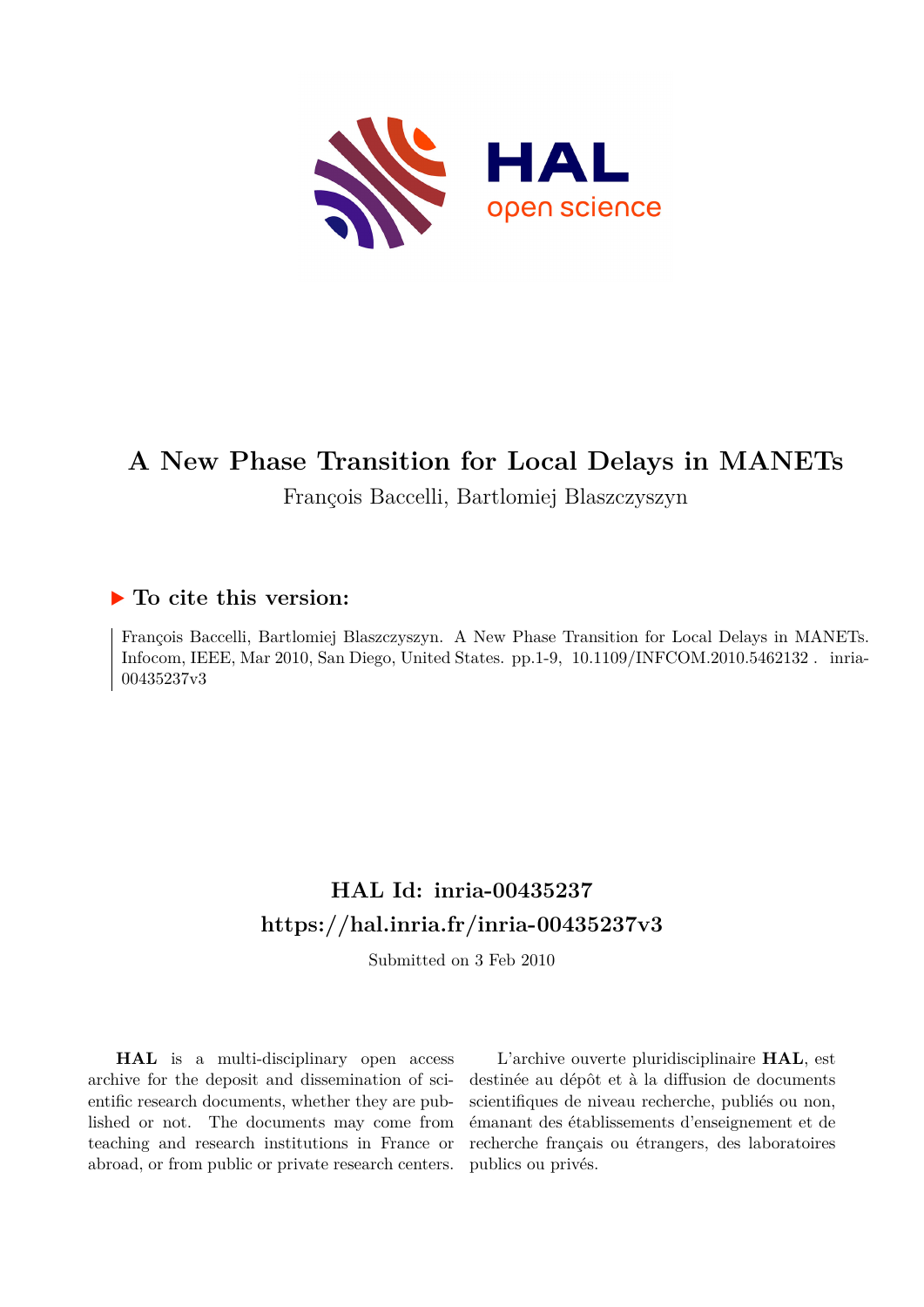# A New Phase Transition for Local Delays in MANETs

François Baccelli (*INRIA/ENS*) and Bartłomiej Błaszczyszyn (*INRIA/ENS and Math. Inst. Univ. of Wrocław*)

*Abstract*: We study a slotted version of the Aloha Medium Access (MAC) protocol in a Mobile Ad-hoc Network (MANET). Our model features transmitters randomly located in the Euclidean plane, according to a Poisson point process and a set of receivers representing the next-hop from every transmitter. We concentrate on the so-called outage scenario, where a successful transmission requires a Signal-to-Interference-and-Noise (SINR) larger than some threshold. We analyze the local delays in such a network, namely the number of times slots required for nodes to transmit a packet to their prescribed next-hop receivers. The analysis depends very much on the receiver scenario and on the variability of the fading. In most cases, each node has finitemean geometric random delay and thus a positive next hop throughput. However, the spatial (or large population) averaging of these individual finite mean-delays leads to infinite values in several practical cases, including the Rayleigh fading and positive thermal noise case. In some cases it exhibits an interesting phase transition phenomenon where the spatial average is finite when certain model parameters (receiver distance, thermal noise, Aloha medium access probability) are below a threshold and infinite above. To the best of our knowledge, this phenomenon, which we propose to call the wireless contention phase transition, has not been discussed in the literature. We comment on the relationships between the above facts and the heavy tails found in the so-called "RESTART" algorithm. We argue that the spatial average of the mean local delays is infinite primarily because of the outage logic, where one transmits full packets at time slots when the receiver is covered at the required SINR and where one wastes all the other time slots. This results in the "RESTART" mechanism, which in turn explains why we have infinite spatial average. Adaptive coding offers another nice way of breaking the outage/RESTART logic. We show examples where the average delays are finite in the adaptive coding case, whereas they are infinite in the outage case.

*Index Terms*—mobile ad-hoc network, slotted Aloha, transmission delay, Poisson point process, SINR, stochastic geometry, phase transition, RESTART algorithm, heavy tails.

#### I. INTRODUCTION

Aloha is one of the most common examples of a multiple access protocol [6, 14]. The classical approach to Aloha adopts simplified packet collision models in which simultaneous transmissions are never successful. This makes this classical approach not well adapted to a wireless MANET scenario, where it is the SINRs at different receiver locations which determine the set of successful transmissions. The present paper contributes to the study of Spatial Aloha, a variant of Aloha well adapted to MANETs. More precisely, it bears on the mathematical analysis of Spatial Aloha in the context of large Mobile Ad hoc Network (MANETs) with randomly located nodes. It focuses on the SINR coverage scheme, where each transmission requires that the receiver be covered by the transmitter with a minimum SINR. The present paper uses the stochastic geometry approach proposed in  $[4, 5]$  where the *space-time density of successful transmissions* was evaluated and optimized. The present paper identifies a potential weakness of this SINR coverage scheme: in most practical cases, and in particular as soon as thermal noise is bounded from below by a positive constant, the mean delay for a typical

node to transmit a packet is infinite e.g. in the Rayleigh fading case.

#### *A. Main Paper Contributions*

The main *modeling advances* of the present paper are twofold:

- We add a *time dimension* to the existing spatial analysis. Time is slotted, and we hence focus on slotted Aloha. We assume that the geographical locations of the MANET nodes remain unchanged over time and that only the variables modeling the MAC status (allowed to transmit or delayed) and the channel characteristics (such as fading and thermal noise) vary over time. In other words, we consider a full separation of the time scale of node mobility on one side and the time scale of MAC and physical layer on the other side, which makes sense in many practical situations, where the former is much larger than the later. This is in contrast with what happens in delay tolerant networks (DTNs) ; see e.g. [9, 10].
- We propose some more *realistic receiver models* than the fixed-distance receiver model introduced in  $[4, 5]$ ; the new models are inspired by the fact that the routing schemes typically choose, as next-hop, the closest possible receiver among some common set of potential receivers.

The main theoretical advances of the paper bear on the analysis of the *local delays* in such MANETs; the local delay of a node is the random numbers of slots required by this node to successfully transmit a packet to its next-hop node. We first perform a time analysis of these local delays given the location of the MANET nodes. This analysis shows that each node has finite-mean geometric conditional random delay and thus a positive throughput to its next-hop receiver.

However, the spatial irregularities of the network imply that these conditional throughputs vary from node to node; in a Poisson configuration, one can find nodes which have an arbitrarily small throughput and consequently an arbitrarily large delay. In order to capture the performance of the whole MANET, one usually considers its "typical node". The typical node statistics are spatial (or large population) averages of the individual node characteristics. Our analysis shows in several practical cases, including the Rayleigh fading and positive thermal noise case, that the local delay of the typical MANET node is heavy tailed and that its mean is infinite, which however does *not* imply that the mean throughput of the typical node is null. Moreover, in certain cases, the mean local delay of the typical node exhibit a phase transition phenomenon that we propose to call the *wireless contention phase transition*: it is finite when certain model parameters (as receiver distance, thermal noise, Aloha medium access probability) are below a threshold and infinite above.

On the theory side, we also comment on the connections between the heavy tailedness alluded to the local delay of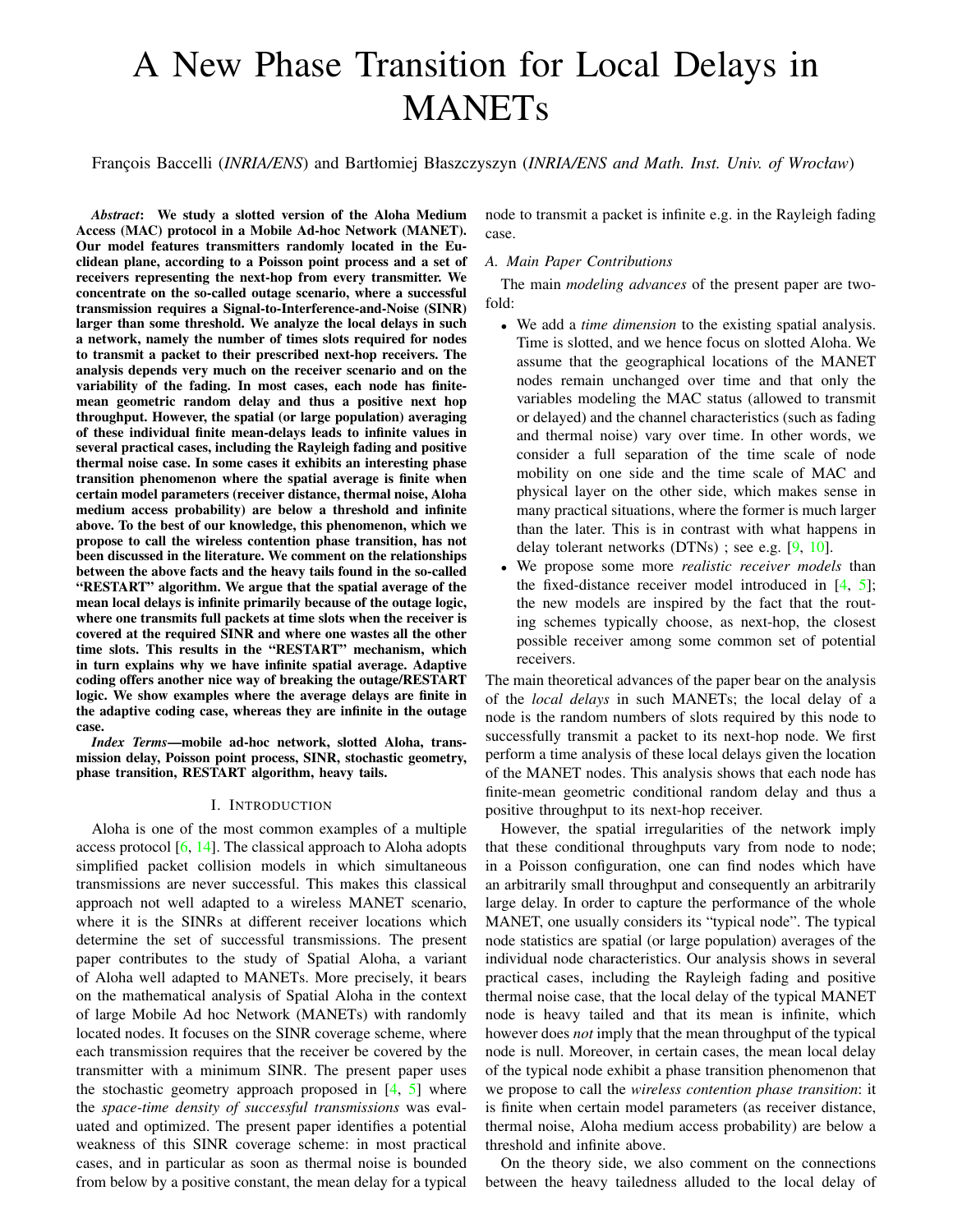the typical MANET node and the observations of [12, 13], where it was shown that a finite population ALOHA model with variable and unbounded size packets has power law transmission delays. Although the physical phenomena at hand are quite different here (our spatial MANET model has fixedpacket-sizes) and there, we use the so-called "RESTART algorithm phenomenon", which has recently received a lot of attention (see e.g.  $[1, 11]$ ), to establish some links between our findings and the results of  $[12, 13]$ . More precisely, we argue that, in our spatial MANET model with fixed-packetsize Aloha MAC, the delay of the typical node is heavy tailed and can have infinite mean due to a "RESTART" phenomenon, where the *spatial irregularities in the MANET* play the same role as the packet size variability in  $[13]$  and  $[12]$ .

The main practical contributions of the paper bear on ways to guarantee finite mean local delay of the typical node by *increasing diversity* in the MANET. The proposed solutions have the potential of breaking the RESTART rigidity, e.g. by increasing the variability of fading, by increasing mobility, by adding appropriate receivers or, finally, by using adaptive coding, which completely brakes out the outage/RESTART logic.

The paper is organized as follows. In the remaining part of this section we briefly present the related work. We present our MANET model in Section II. The mean local delays are introduced and evaluated in Section  $III$ . We analyze the phasetransition phenomenon in Section IV. Section V focuses on the ways to make the mean delays finite. We conclude our work in Section VI.

#### *B. Related Work*

As already mentioned, the present paper assumes a full time-scale separation for the mobility on one side and for the MAC and physical layer on the other side. This assumption makes a major difference between what is done in this paper and what is done in DTNs, where one leverages node mobility to contribute to the transport of packets. There is a large number of publications on the throughput in DTNs and we will not review the literature on the topic which is huge. Let us nevertheless stress that there are some interesting connections between the line of though started in  $([9])$ , where it was first shown that mobility increases capacity and what is done in Section V-A2. We show in this section that mobility helps in a way which is quite different from that considered in [9]: mobility may in certain cases break dependence and hence mitigate the RESTART phenomenon, it may hence decrease the mean local delay of the typical node (or equivalently increase its throughput), even if one *does not use mobility to transport packets*.

Among recent papers, that we are aware of, on the timespace analysis of MANETs, we would quote  $[10]$  and  $[8]$ . The former focuses on node motion alone and assumes that nodes within transmission range can transmit packets instantaneously. The authors then study the speed at which some multicast information propagates on a Poisson MANET where nodes have independent motion (of the random walk or random way-point type). The latter focuses on a first passage percolation problem, however, the model used in [8] is the so called protocol model; its analysis significantly differs from that of our physical (SINR-based) model. In particular, there is no notion of local delay.

#### II. MANET MODEL WITH SLOTTED ALOHA

#### *A. Space-Time Scenarios*

In what follows we describe a few space-time models considered in this paper. In the most simple case this will consist in adding the time-dimension to the Poisson Bipolar model introduced and studied in [5]. We will go however beyond the simple receiver model proposed there. The idea consists in assuming that the geographical locations of the MANET nodes remain unchanged over time and that the MAC status (allowed to transmit or delayed) and other characteristics of each node (as fading and thermal noise) vary over time. Time is discrete with a sequence of *time slots*,  $n = 0, 1, \ldots$ , w.r.t. which all the nodes are perfectly synchronized.

More precisely, we assume that a snapshot of the MANET can be represented by a marked Poisson point process (P.p.p.) on the Euclidean plane, where the point process is homogeneous with intensity  $\lambda$  and represents the random locations of the nodes and where the multidimensional mark of a point/node carries information about its MAC status and other characteristics of the channels in the successive time slots. This marked Poisson p.p. is denoted by  $\Phi =$  $\{(X_i, (e_i(n), y_i, \mathbf{F}_i(n), W_i(n) : n)\},\$  where:

- $\bullet \ \Phi = \{X_i\}$  denotes the *locations of the potential transmitters* of the MANET; Φ is always assumed Poisson with positive and finite intensity  $\lambda$ ;
- $e_i(n)$  is the *MAC decision* of point  $X_i$  of  $\Phi$  at time n; we will always assume that, given Φ, the random variables  $e_i(n)$  are i.i.d. in i and n; i.e. in space and time, with  $Pr{ e_i(n) = 1 } = 1 - Pr{ e_i(n) = 0 } = p.$
- $y_i \in \mathbb{R}^2$  is the location of the *receiver* of the node *i*; a few scenario for the choice of the receivers are presented in Section II-B below.
- $\mathbf{F}_i(n) = \{F_i^j(n) : j\}$  is the *virtual power* emitted by node *i* (provided  $e_i = 1$ ) towards receiver  $y_i$  at time *n*. By virtual power  $F_i^j(n)$ , we understand the product of the effective power of transmitter  $i$  and of the random fading from this node to receiver  $y_i$ . The random (vector valued) processes  $\{F_i^j(n) : n\}$  are assumed to be i.i.d. in i and j given  $\{X_i, y_i\}$ , and we denote by F the generic marginal random variable  $F_i^j(n)$ . In the case of constant effective transmission power  $1/\mu$  and Rayleigh fading (which is our default scenario),  $F$  is exponential with mean  $1/\mu$  (see e.g. [16, p. 50 and 501]). However, one also consider also non exponential cases to analyze other types of fading such as e.g. Rician or Nakagami scenarios (cf  $[3, Sec. 23.2.4]$ ) or simply the case without fading (when  $F \equiv 1/\mu$  is deterministic). Note that we do not have specified yet the dependence between the virtual powers  $F_i^j(n)$  for different time slots n. This is done in what follows.
	- By the *fast fading* case we understand the scenario when the random variables  $F_i^j(n)$  are i.i.d. in n (recall, that the default option is that they are also i.i.d. in  $i, j$ ; <sup>1</sup>
	- The *slow fading* case is that where  $F_i^j(n) \equiv F_i^j$ , for all n.

<sup>&</sup>lt;sup>1</sup>Note that our fast fading means that it remains constant over a slot duration and can be seen as i.i.d. over different time slots. This might not correspond to the terminology used in many papers of literature, where fast fading means that the channel conditions fluctuate much over a given time slot.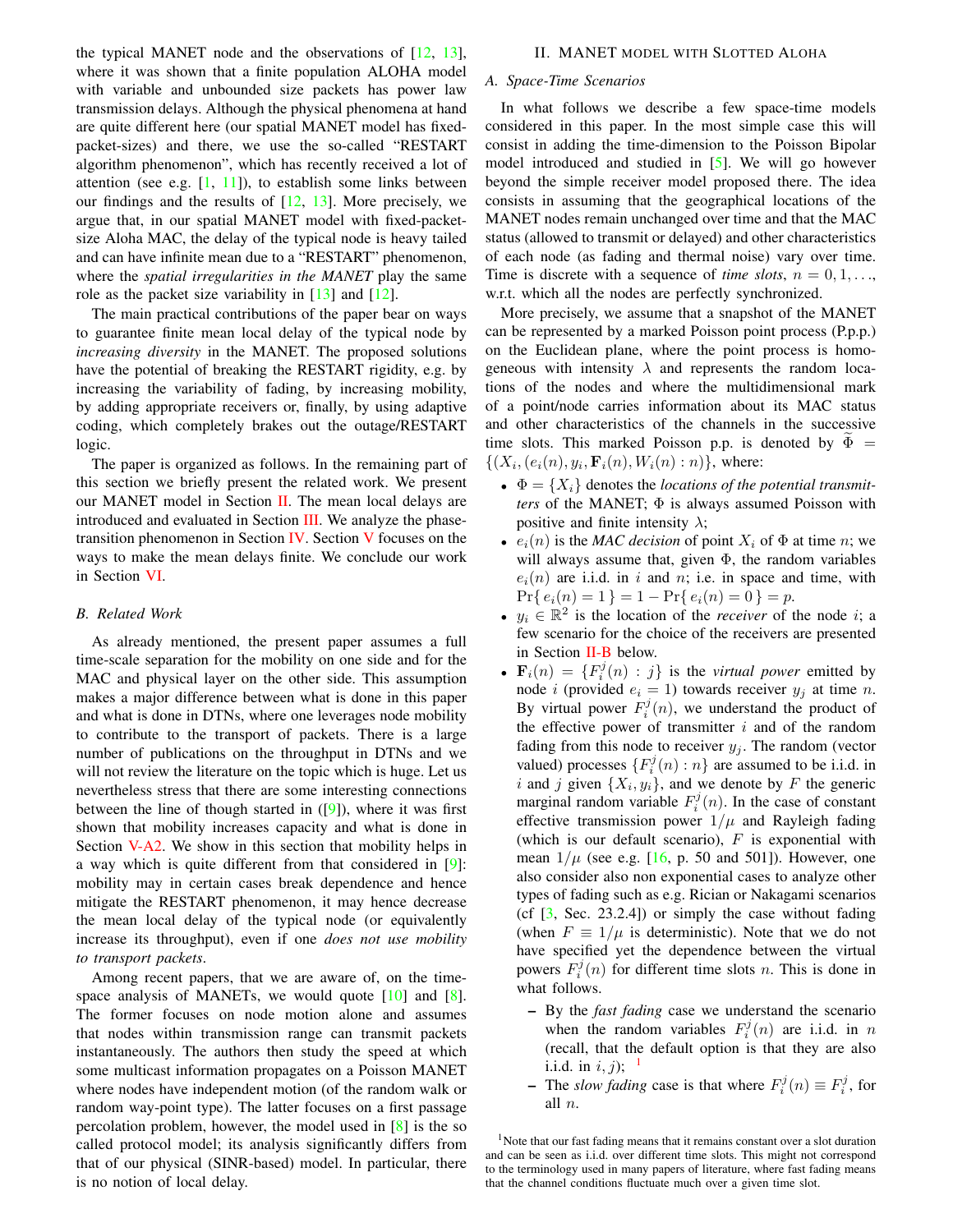•  $W_i(n)$  represents the thermal noise at the receiver  $y_i$  at time *n*. The processes  $\{W_i(n) : n\}$  are independent in i given  $\{y_i\}$ , with the generic marginal random variable denoted by W. For the time dependence, one can consider both  $W_i(n)$  independent in *n* (*fast noise*) and constant  $W_i(n) \equiv W_i$  (*slow noise*).

#### *B. Receiver Models*

We first recall the simple receiver model used in [5] and then propose a few possible extensions.

*1) Bipolar Receiver Model:* In this model the receivers are *external to the MANET p.p.*  $\Phi = \{X_i\}$ . We assume that, given  $Φ$ , the random variables  $\{X_i - y_i\}$  are i.i.d random vectors with  $|X_i - y_i| = r$ ; i.e. each *receiver is at distance* r from its transmitter. Note that the receivers of different MANET nodes are different (almost surely).

*2) Nearest Receiver models:* In practice, some routing algorithm specifies the receivers(s) (relay node(s)) of each given transmitter. In what follows focus on two *nearest receiver models* where each transmitter selects its receiver as close by as possible is some set of *potential receivers*  $\Phi_0$ , common to all MANET nodes  $\Phi$ ; i.e.  $y_i = Y_i^*$  = arg min $Y_{i \in \Phi_0, Y_i \neq X_i} \{ |Y_i - X_i| \}$ . Two incarnations are considered

*a) Independent Poisson Nearest Receiver (IPNR) Model:* In this model we assume that the potential receivers form some stationary P.p.p.  $\Phi_0$ , of intensity  $\lambda_0$ , which is *independent* of (and in particular *external* to) the MANET Φ.

*b) MANET Nearest Neighbor (MNN) Model:* All the nodes of the MANET are considered as potential receivers; i.e.  $\Phi_0 = \Phi$ .<sup>2</sup>

#### *C. Mean Path-loss Model*

Below, we assume that the receiver of node  $i$  receives a power from the transmitter located at node  $j$  at time  $n$  which is equal to  $F_i^j(n)/l(|X_j - y_i|)$ , where  $|\cdot|$  denotes the Euclidean distance on the plane and  $l(\cdot)$  is the path loss function. An important special case consists in taking

$$
l(u) = (Au)^{\beta} \quad \text{for } A > 0 \text{ and } \beta > 2. \tag{2.1}
$$

Other possible choices of path-loss function avoiding the pole at  $u = 0$  consist in taking e.g.  $\max(1, l(u))$ ,  $l(u + 1)$ , or  $l(\max(u, u_0)).$ 

#### *D. SINR Coverage*

In this paper we mainly focus on the SINR coverage/outage scenario: we will say that transmitter  $\{X_i\}$  *covers* (or *is successfully received by*) its receiver  $y_i$  at time slot n if

$$
\text{SINR}_{i}(n) = \frac{F_{i}^{i}(n)/l(|X_{i} - y_{i}|)}{W_{i}(n) + I_{i}^{1}(n)} \geq T, \qquad (2.2)
$$

where  $I_i^1(n) = \sum_{X_j \in \tilde{\Phi}^1(n), j \neq i} F_j^i(n)/l(|X_j - y_i|)$  is the *interference* at receiver  $y_i$  at time *n*; i.e., the sum of the signal powers received by  $y_i$  at time n from all the nodes in  $\Phi^1(n) = \{X_j \in \Phi : e_j(n) = 1\}$  except  $X_i$ . In mathematical terms,  $I_i^1(n)$  is an instance of *Shot-Noise (SN)* field generated by of  $\widetilde{\Phi}^1(n) \setminus \{X_i\}.$ 

Denote by  $\delta_i(n)$  the indicator that (2.2) holds, namely, that location  $y_i$  is covered by transmitter  $X_i$  with the required quality at time n.

#### *E. Typical MANET node*

Let  $\mathbf{P}^0$  denote the Palm distribution of the P.p.p.  $\Phi$  (cf [2, Sec. 10.2.2]). Under this distribution, the MANET nodes are located at  $\Phi \cup \{X_0 = 0\}$ , where  $\Phi$  is a copy of the stationary P.p.p. (cf Slivnyak's theorem;  $[15, Th. 1.4.5]$ ). Under  $\mathbf{P}^0$ , the other random objects/marks of the model,  $(e_i(n), \mathbf{F}_i(n))$  and  $W_i(n)$  as well as  $y_i(n)$  in the Bipolar receiver model, are i.i.d. given  $\Phi \cup \{X_0 = 0\}$ , and have the same law as their original distribution. (For more details on Palm theory cf. e.g. [2, Sections 1.4, 2.1 and 10.2].) In the IPNR model, the potential receiver p.p.  $\Phi_0$  remains independent of  $\Phi \cup \{X_0 = 0\}$  and Poisson-distributed; in the MNN model the receiver p.p. is still determined by the MANET configuration  $\Phi \cup \{X_0 = 0\}$  (with the receiver of a node being its nearest neighbor). The node  $X_0 = 0$ , considered under  $\mathbf{P}^0$ , is called *the typical MANET node*.

#### III. LOCAL DELAY

The *local delay of the typical node is the number of time slots needed for node*  $X_0 = 0$  *(considered under the Palm probability* P<sup>0</sup> *with respect to* Φ*) to successfully transmit*:

$$
L = L0 = inf{n \ge 1 : \delta_0(n) = 1}.
$$

This random variable depends on the origin of time (here 1) but we focus on its law below, which does not depend on the chosen time origin.

The main objective of this paper is to study  $E^0[L]$  under the full separation of time scales described in the introduction. Let S denote all the *static elements of the network model*: i.e. the elements which are random but which do not vary with time *n*. In all models, we have all locations  $\Phi$ ,  $\{y_i\} \in S$ . Moreover, in the slow fading model, we have  $\{F_i(n) = F_i\} \in S$  and similarly in the slow noise model,  $\{W_i(n) = W_i\} \in S$ .

Given a realization of all the elements of  $S$ , denote by

$$
\pi_c(\mathcal{S}) = \mathbf{E}^0[e_0(1)\delta_0(1) | \mathcal{S}] \tag{3.1}
$$

the conditional probability, given  $S$ , that  $X_0$  is authorized by the MAC to transmit and that this transmission is successful at time  $n = 1$ . Note that due to our time-homogeneity, this conditional probability does not depend on  $n$ . The following result allows us to express  $\mathbf{E}^0[\mathbf{L}]$ .

*Lemma 3.1: We have*

$$
\mathbf{E}^0[\mathbf{L}_0] = \mathbf{E}^0\left[\frac{1}{\pi_c(\mathcal{S})}\right].
$$
 (3.2)

**Remark:** One can interpret  $\pi_c(\mathcal{S})$  as the *(temporal) rate of successful packet transmissions* (or the *throughput*) of node  $X_0$  given all the static elements of the network. Its inverse  $1/\pi_c(\mathcal{S})$  is the local delay of this node in this environment. In many cases, this throughput is a.s. positive (so that we will have a.s. finite delays) for all static environments. If this last condition holds true, by Campbell's formula (cf  $[2, 1]$ Eq. (10.14)]), almost surely, all the nodes have finite mean delays and positive throughputs. However, the spatial irregularities of the network imply that this throughput varies from node to node, and in a Poisson configuration, one can find nodes which have an arbitrarily small throughput (and

<sup>2</sup>Both IPNR and MNN models require some additional specifications on what happens if two or more transmitters pick the same receiver and, the MNN model, what happens if the picked receiver is also transmitting. Our analysis applies to the situation when the SINR threshold  $T > 1$  (cf. II-D), which excludes multiple receptions by a given receiver and simultaneous emission and reception.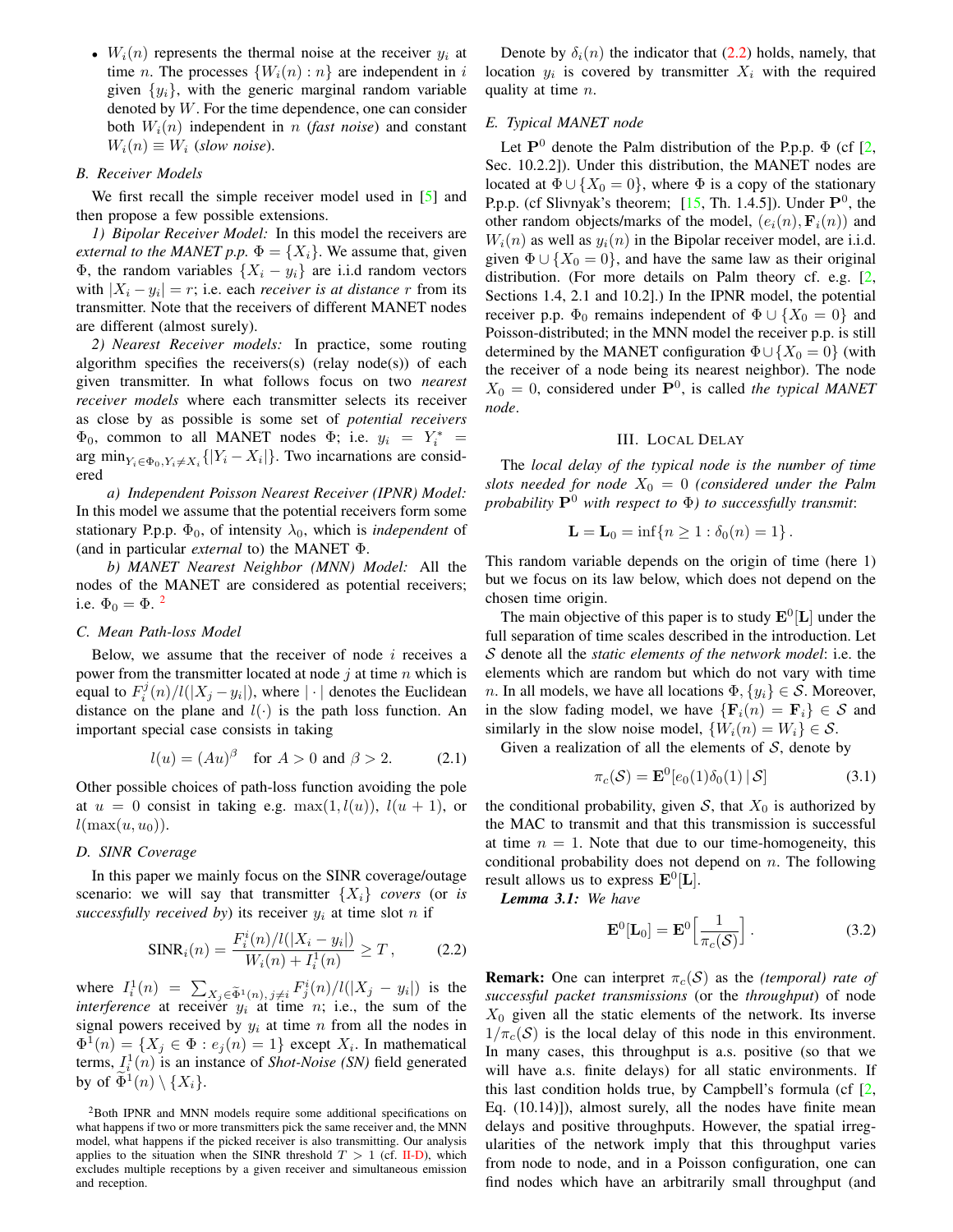consequently an arbitrarily large delay). The mean local delay of the typical node  $\mathbf{E}^0[\mathbf{L}]$  is the spatial average of these individual mean local delays. A finite mean indicates that the fraction of nodes in bad shape (for throughput or delay) is in some sense not significant. In contrast,  $\mathbf{E}^0[\mathbf{L}] = \infty$  indicates that an important fraction of the nodes are in a bad shape. This is why the finiteness of the mean local delay of the typical node is an important indicator of a good performance of the network.

*Proof:* (of Lemma 3.1) Since the elements that are not in  $S$  change over time in the i.i.d. manner given a realization of the elements of S, the successive attempts of node  $X_0$ to access to the channel and successfully transmit at time  $n \geq 1$  are independent (Bernoulli) trials with probability of success  $\pi_c(\mathcal{S})$ . The local delay  $\mathbf{L} = \mathbf{L}_0$  is then a geometric random variable (the number of trials until the first success in the sequence of Bernoulli trials) with parameter  $\pi_c(\mathcal{S})$ . Its (conditional) expectation (given S) is known to be  $\mathbf{E}^0[\mathbf{L} \,|\, \mathcal{S}] = 1/\pi_c(\mathcal{S})$ . The result follows by integration with respect to the distribution of  $S$ .

*Example 3.2:* In order to understand the reasons for which  $E^0[L]$  may or may not be finite, consider the following two extremal situations. Suppose first that the whole network is independently re-sampled at each time slot (including node locations Φ, which is *not* our default option). Then S is empty (the  $\sigma$ -algebra generated by it is trivial) and the temporal rate of successful transmissions is equal to the space-time average rate  $\pi_c(\mathcal{S}) = \mathbf{E}^0[e_0(1)\delta_0(1)] = p p_c$ , where  $p_c$  is the spacetime probability of coverage for the typical node in the corresponding receiver model. Consequently, in this case of extreme variability (w.r.t. time), we have  $\mathbf{E}^0[\mathbf{L}] = 1/p_c < \infty$  provided  $p_c > 0$ , which holds true under very mild assumptions, e.g. for all considered receiver and path-loss models with fast or slow Rayleigh fading model and any noise model provided,  $0 < p < 1$  (cf. [5] for the evaluation of  $p_c$  for the Poisson Bipolar model).

On the other hand, if nothing varies over time (including MAC status, which again is ruled out in our general assumptions), we have  $\pi_c(\mathcal{S}) = e_0(1)\delta_0(1)$  (because the conditioning on S determines  $e_0(1)\delta_0(1)$  in this case). In this case under very mild assumptions (e.g. if  $p < 1$ ), this temporal rate  $e_0(1)\delta_0(1)$  is zero with positive probability, making  $\mathbf{E}^0[\mathbf{L}] = \infty$ . Note that in this last case, some nodes in the MANET succeed in transmitting packets every time slot, whereas others never succeed. Having seen the above two extremal cases, it is not difficult to understand that the mean local delay of the typical node very much depends on how much the time-variability "averages out" the spatial irregularities of the distribution of nodes in the MANET.

Note that by Jensen's inequality,

$$
\mathbf{E}^0[\mathbf{L}] \geq \frac{1}{\mathbf{E}^0[\pi_c(\mathcal{S})]} = \frac{1}{p_c}.
$$

The inequality is in general strict and we may have  $\mathbf{E}^0[\mathbf{L}] = \infty$  while  $p_c > 0$ .

In the remaining part of this section we will study several particular instances of space-time scenarios.

#### *A. Local Delays in Poisson Bipolar Model*

In the Poisson bipolar model, we assume a static repartition for the MANET nodes  $\Phi$  and for their receivers  $\{y_i\}$ . The MAC variables  $e_i(n)$  are i.i.d. in i and n. All other elements (fading and noise) have different time-scenarios.

*1) Slow Fading and Noise Case:* Let us first consider the situation where  $\{F_i\}$  and W are static.

*Proposition 3.3: Assume the Poisson Bipolar network model with slow fading and slow noise. If the distribution of*  $F, W$  is such that  $\Pr\{WTl(r) > F\} > 0$ , then  $\mathbf{E}^{0}[\mathbf{L}] = \infty$ . *Proof:* We have

$$
\pi_c(S) = p\mathbf{E}^0[e_0(1)\delta_0(1) | S] \n= p \Pr\{F_0^0 \ge Tl(r)(W_0 + I_0^1(0)) | S\} \n\le p\mathbf{I}(F_0^0 \ge Tl(r)W).
$$

The last indicator is equal to 0 with non-null probability for our assumptions. Using (3.2), we conclude that  $\mathbf{E}^0[\mathbf{L}] = \infty$ .

*2) Fast Fading Case:* The following auxiliary result is useful when studying fast Rayleigh fading.

 $\sum_{X_i \in \Phi} G_i / l(|X_i|)$ , where  $\Phi$  is some homogeneous Poisson **Lemma 3.4:** Consider the Poisson shot-noise  $I =$  $\overline{p}$ ,  $\overline{p}$ , with intensity  $\alpha$  on  $\mathbb{R}^2$ ,  $G_i$  are *i.i.d.* random variables with *Laplace transform*  $\mathcal{L}_G(\xi)$  *and*  $l(r)$  *is any response function (in our case it is always some path-loss function). Denote by*  $\mathcal{L}_I(\xi | \Phi) = \mathbf{E} [e^{-\xi I} | \Phi]$  the conditional Laplace transform of I *given* Φ*. Then*

$$
\mathbf{E}\Big[\frac{1}{\mathcal{L}_I(\xi \mid \Phi)}\Big] = \exp\bigg\{-2\pi\alpha \int_0^\infty v\Big(1 - \frac{1}{\mathcal{L}_G(\xi / l(v))}\Big) dv\bigg\}.
$$

*Proof:* By the independence of  $G_i$  given  $\Phi$ , we have

$$
\mathbf{E}[e^{-\xi I} | \Phi] = \prod_{X_i \in \Phi} \mathbf{E}[e^{-\xi \mathcal{L}_G(\xi/l(|X_i|))}]
$$
  
\n
$$
= \prod_{X_i \in \Phi} \mathcal{L}_G(\xi/l(|X_i|))
$$
  
\n
$$
= \exp \Biggl\{ \sum_{X_i \in \Phi} \log(\mathcal{L}_G(\xi/l(|X_i|))) \Biggr\}.
$$

Taking the inverse of the last expression and using the known formula for the Laplace transform of the Poisson p.p. (it can be derived from the formula for the Laplace functional of the Poisson p.p.; see e.g. [7], and was already used e.g. [5]). we obtain

$$
\mathbf{E}\Big[\frac{1}{\mathcal{L}_I(\xi|\Phi)}\Big] = \exp\bigg\{-\alpha \int_{\mathbb{R}^2} \Big(1 - e^{-\log(\mathcal{L}_G(\xi/l(|x|)))}\Big) dx\bigg\}.
$$
\n(3.3)

Passing to polar coordinates completes the proof.

Coming back to local delays, let us consider now the situation where the random variables  $\{F_i(n)\}\$ are i.i.d. in n. We consider only the Rayleigh fading case.

*Proposition 3.5: Assume the Poisson Bipolar network model with fast Rayleigh fading. In the case of fast thermal noise, we have*

$$
\mathbf{E}^{0}[\mathbf{L}] = \frac{1}{p} \mathcal{D}_{W}(T l(r)) \exp \left\{ 2\pi p \lambda \int_{0}^{\infty} \frac{v T l(r)}{l(v) + (1-p) T l(r)} dv \right\},\,
$$

*where*

- $\mathcal{D}_W(s) = \mathcal{D}_W^{slow}(s) = \mathcal{L}_W(-s)$  for the slow noise case,
- $\mathcal{D}_W(s) = \mathcal{D}_W^{fast}(s) = 1/\mathcal{L}_W(s)$  for the fast noise case.

*Proof:* In the fast Rayleigh fading case, we have  $\pi_c(\mathcal{S}) =$  $Pr{F \geq Tl(r)(W + I^1) | \Phi}$  for the fast noise case and  $\pi_c(\mathcal{S}) = \Pr\{F \geq Tl(r)(W + I^1) | \Phi, W\}$  for the slow noise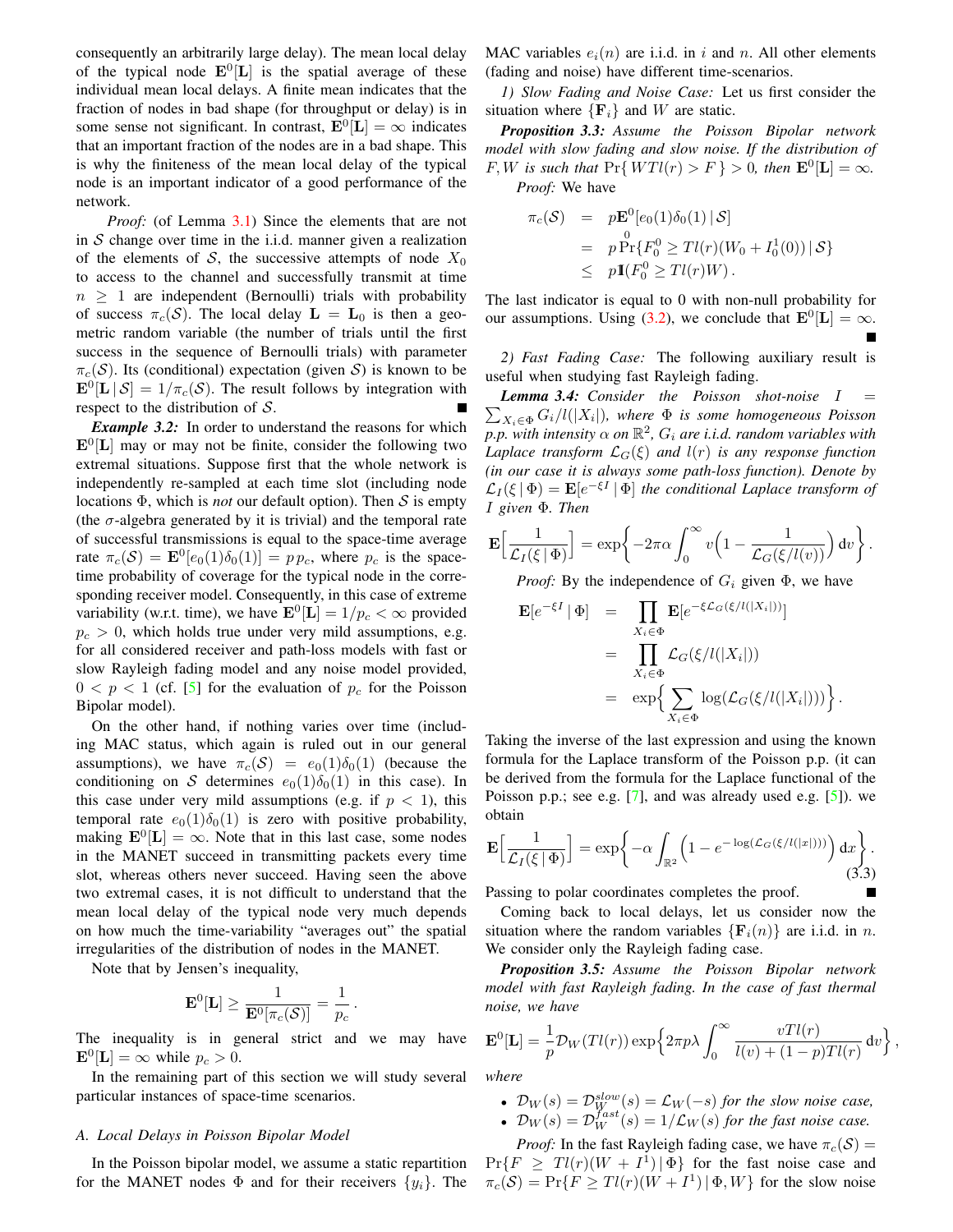model. Using the assumption on  $F$ , we obtain

$$
\pi_c(\mathcal{S}) = \mathcal{L}_W(\mu T l(r)) \mathbf{E} [e^{-\mu T l(r) I^1} | \Phi]
$$

in the fast noise case and

$$
\pi_c(\mathcal{S}) = e^{-\mu WT l(r)} \mathbf{E} [e^{-\mu T l(r)I^1} | \Phi]
$$

for the slow noise case. The result then follows from  $(3.2)$ and Lemma 3.4 with  $G = eF$ . Note that in this case  $\mathcal{L}_G(\xi) =$  $1 - p + p\mathcal{L}_F(\xi)$ , which gives  $\mathcal{L}_{eF}(\xi) = 1 - p + p\mu/(\mu + \xi)$ .

#### *B. Local Delay in the Nearest Receiver Models*

In this section we study the IPNR and the MNN receiver models. We work out formulas for the mean local delay of the typical node under the following conditions: *fast Rayleigh fading* and fast or slow noise of arbitrary distribution.

*Proposition 3.6: Assume fast Rayleigh fading.*

• *In the IPNR model, we have*

$$
\mathbf{E}^{0}[\mathbf{L}] = \frac{2\pi\lambda_{0}}{p} \int_{0}^{\infty} r e^{-\pi\lambda_{0}r^{2}} \mathcal{D}_{W}(\mu T l(r)) \mathcal{D}_{I}^{INR}(\mu T l(r)) dr
$$
\n(3.4)

*where*

$$
\mathcal{D}_I^{INR}(s) = \exp\left\{2\pi\lambda \int_0^\infty \frac{ps}{l(v) + (1-p)s} v \,dv\right\}
$$
(3.5)

*and*  $\mathcal{D}_W(s)$  *is as in Proposition 3.5.* 

• *In the MNN model, we have*

$$
\mathbf{E}^{0}[\mathbf{L}] = \frac{2\pi\lambda}{p(1-p)}
$$
(3.6)  

$$
\times \int_{0}^{\infty} re^{-\pi\lambda r^{2}} \mathcal{D}_{W}(\mu T l(r)) \mathcal{D}_{I}^{MNN}(r, \mu T l(r)) dr,
$$

*where*

$$
\mathcal{D}_I^{MNN}(r,s) = \exp\left\{\lambda \pi \int_0^\infty \frac{ps}{l(v) + (1-p)s} v \,dv\right\}
$$

$$
+ \lambda \int_{\theta=-\frac{\pi}{2}}^{\frac{\pi}{2}} \int_{v>2r\cos\theta} \frac{ps}{l(v) + (1-p)s} v \,dv d\theta \right\} \tag{3.7}
$$

*and*  $\mathcal{D}_I(s)$  *is as above (as in Proposition 3.5).* 

*Proof:* We condition on the location of the nearest neighbor  $y_0 = Y_0^*$  of  $X_0 = 0$  under  $\mathbf{P}^0$ . In the IPNR model the distance from the origin to  $Y_0^*$  is known to have the following distribution (under both the Palm and the stationary law):  $\mathbf{P}\{|Y_0^*| > r\} = e^{-\pi \lambda_0 r^2}$ . Due to the independence assumption, in this model, given the location of the receiver  $Y_0^*$ , the distribution of the MANET nodes Φ remains unchanged under  $\mathbf{P}^0$ . The remaining part of the proof follows the same lines as that of Proposition 3.5.

For the MNN model, recall from Section II-E that under  $\mathbf{P}^0$ , the nodes of  $\Phi \setminus \{X_0\}$  are distributed as those of the homogeneous Poisson p.p. Thus the distance  $|Y_0^* - X_0| = |Y_0^*|$ has the same distribution as in the IPNR model with  $\lambda_0 = \lambda$ . However, in the MNN model, given some particular location of  $y_0 = Y_0^*$ , one has to take the following fact into account: there are *no MANET nodes* (thus, in particular, no interferers) in  $B_0(|y_0|)$ . Consequently, under  $\mathbf{P}^0$ , given  $Y_0^* = y_0$ , the SN  $I_0^1$  in (2.2) is no longer driven by the stationary Poisson p.p. of intensity  $\lambda_1$ , but as the SN of  $\Phi^1$  given that there are no nodes of  $\Phi$  in  $B_0(|y_0|)$ . Note that the location  $y_0$  at which we evaluate this last SN is on the boundary (and not in the center) of the empty ball. By the strong Markov property of Poisson p.p. (cf.  $[17]$ ), the distribution of a Poisson p.p. given that  $B_0(|y_0|)$  is empty is equal to the distribution of the (non-homogeneous) Poisson p.p. with intensity equal to 0 in  $B_0(|y_0|)$  and  $\lambda_1$  outside this ball. Putting these arguments together, and exploiting the rotation invariance of the picture conclude the proof.

Notice that the integrals in  $(3.5)$  and  $(3.7)$  are finite for any of the path-loss models suggested in Section II-C. However, the outer integrals (in  $r$ ) in (3.4) and (3.6) may be infinite. In order to study this problem note first that we have the following bounds in the MNN model:

*Remark 3.7:* In the MANET receiver case, we have the bounds

$$
\left(\mathcal{D}_I^{INR}(s)\right)^{1/2} \leq \mathcal{D}_I^{MNN}(r,s) \leq \mathcal{D}_I^{INR}(s).
$$
 (3.8)

#### IV. WIRELESS CONTENTION PHASE TRANSITION FOR THE LOCAL DELAY

In this section we will show that under quite natural assumptions them mean local delay of the typical node can be infinite. For some models, it can exhibit the following phase transition:  $\mathbf{E}^0[\mathbf{L}] < \infty$  or  $\mathbf{E}^0[\mathbf{L}] = \infty$  depending on the model parameters (as  $p$ , distance  $r$  to the receiver, or the mean fading  $1/\mu$ ).

#### *A. Bipolar Model*

We begin with the simple Bipolar receiver model. Proposition 3.5 shows that in the fast fading and noise case,  $\mathbf{E}^0[\mathbf{L}] < \infty$ ; indeed,  $\int_0^\infty v/l(v) dv < \infty$ . However for the fast fading, slow noise case the finiteness of the mean local delay of the typical node depends on whether  $W$  has finite *exponential moments* of order  $T l(r) \mu$ . This is a rather strong assumption concerning the tail distribution function of W. Often this moment is finite only for some sufficiently small value of  $T l(r) \mu$ .

To see the wireless contention phase transition in this model consider the following example.

*Example 4.1:* Let us assume exponential noise with mean  $1/\nu$ . Then  $\mathcal{L}_W(-\xi) = \nu/(\nu - \xi) < \infty$  provided  $T l(r) \mu < \nu$ and infinite for  $T l(r) \mu > \nu$ . This means that in the corresponding Poisson Bipolar MANET with a Rayleigh fading, exponential noise, the mean local delay of the typical node is finite whenever  $Tl(r) < \nu/\mu$  and infinite otherwise. Here are a few incarnations of this phase transition:

- For fixed mean transmission power  $\mu^{-1}$  (we recall that a typical situation is that where fading has mean 1 and where  $\mu^{-1}$  is actually the effective transmission power) and mean thermal noise  $\nu^{-1}$ , there is a threshold on the distance r between transmitter and receiver below which mean local delay of the typical node is finite and above which they are infinite;
- For fixed mean thermal noise  $\nu^{-1}$  and fixed distance r, there is a threshold on mean transmission power  $\mu^{-1}$ *above* which the mean local delay of the typical node is finite and *below* which it is infinite;
- For fixed mean transmission power  $\mu^{-1}$  and fixed distance  $r$ , there is a threshold on mean thermal noise power  $\nu^{-1}$  *below* which the mean local delay of the typical node is finite and *above* which it is infinite.

The fact that all transmissions contend for the shared wireless channel may lead to infinite mean local delays of the typical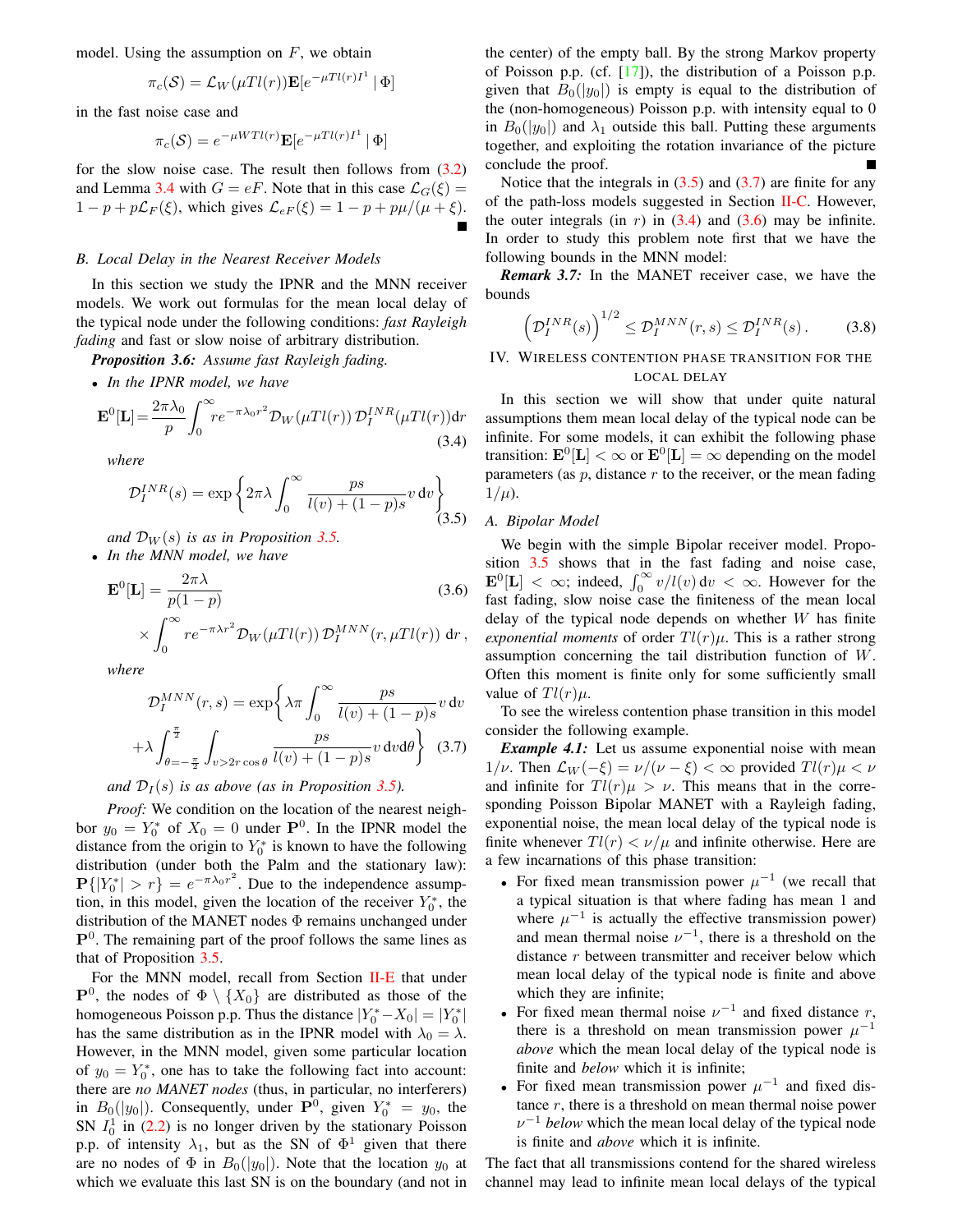node if the system is stressed by either of the phenomena listed above: too distant links, a too high thermal noise or a too transmission power.

*Remark 4.2: (RESTART)* There is a direct interpretation of the local delay of the typical node in terms of the so called *RESTART algorithm*: assume a file of random size B is to be transmitted over an error prone channel. Let  $\{A_n\}_{n>1}$  be the sequence of channel inter-failure times. If  $A_1 > B$  (resp.  $A_1 \leq B$ ), the transmission succeeds (resp. fails) at the first attempt. If the transmission fails at the first attempt, one has to restart the whole file transmission in the second attempt and so on. Let

$$
N = \inf\{n \ge 1 \text{ s.t. } A_n > B\}
$$

be the first attempt where the file is successfully transmitted. In the classical RESTART scheme, the sequence  $\{A_n\}_{n>0}$  is assumed to be i.i.d. and independent of  $B$ . It can then be proved (see [1]) that when B has infinite support and  $A_n$  is light tailed (say exponential), then  $N$  is heavy tailed. This observation comes as a surprise because one can get heavy tails (including infinite first moments) in situations where  $B$ and  $A_n$  are both light tailed.

Consider the fast fading, slow noise case (and ignore the interference for simplicity) Then the local delay of the typical node can be seen as an instance of this algorithm with the following identification:  $A_n = F_0^0(n)e_0(n)$  and  $B = TWl(r)$ . In the next section, we will see other incarnation of the above RESTART algorithm in the nearest-receiver models with deterministic  $W$ , where the role of the unboundedness of  $B$ is played by the distance to the receiver; cf. Remark 4.7.

The above interpretation in terms of the RESTART scheme formally shows that the local delay of the typical node is heavy tailed and thus it is not surprising that in certain cases its mean is infinite. However, the physical phenomena at hand are quite different here and in the classical RESTART context, so let us now comment on what exactly this heavy tailedness means in our MANET context. Let  $B_0(R)$  be the ball centered at 0 of radius R and let  $L_i$  be the number of time slots required by the node  $X_i$  to transmit a packet. The ergodic interpretation of the Palm probability implies that, for all  $m$ ,

$$
\mathbf{P}^0\{\mathbf{L}_0 > m\} = \lim_{R \to \infty} \frac{1}{\Phi(B_0(R))} \sum_{X_i \in B_0(R)} \mathbf{I}(\mathbf{L}_i > m),
$$

where the last limit is in the almost sure sense. The fact that the distribution of  $L_0$  is heavy tailed under  $P^0$  means that the (discrete) law  $\mathbf{P}^0$ { $\mathbf{L}_0 > m$ } has no exponential moments. In view of the above ergodic interpretation, this is equivalent to saying that the asymptotic fraction of MANET modes which experience a local delay of more than  $m$  time slots decreases slowly with  $m$  (more slowly than any exponential function).

Finally, we remark that the fact that the *mean local delay of the typical node is infinite does not imply that the mean throughput of the typical node is null*. The last quantity boils down to the probability of success of node  $X_0$  under  $\mathbf{P}^0$ , i.e., to  $p_c$  and, as already mentioned in Example 3.2, it is positive for all the considered models.

#### *B. Nearest Receiver Models*

In order to analyze mean local delays in these more complex receiver models will study separately the impact of the thermal noise and of the interference.

*1) Noise Limited Networks:* Consider first the IPNR and MNN models under the assumption that the interference is perfectly canceled (and that only noise has to be taken into account). In what follows we consider the fast noise scenario.

*a) IPNR model:* The following result follows from (3.4) with  $\mathcal{D}_I(s) = 1$  and with  $\mathcal{D}_W$  given in Proposition 3.5:

*Corollary 4.3: In the IPNR model with fast Rayleigh fading and fast noise, if interference is perfectly canceled, then*

$$
\mathbf{E}^{0}[\mathbf{L}] = 2\pi\lambda_0 \int_0^\infty \frac{r \exp(-\pi\lambda_0 r^2)}{p\mathcal{L}_W(\mu l(r)T)} dr.
$$

Hence, for the simplified path loss function (2.1)  $\mathbf{E}^0[\mathbf{L}] < \infty$ whenever

$$
\mathcal{L}_W(\xi) \ge \eta \exp\left\{-\pi\lambda_0 \left(\frac{\xi}{\mu T A^{\beta}}\right)^{2/\beta}\right\} \left(\xi^{2(1+\epsilon)/\beta}\right), \xi \to \infty,
$$
\n(4.9)

for some positive constants  $\epsilon$  and  $\eta$ , and whenever some natural local integrability conditions also hold. This condition requires that there be a sufficient probability mass of  $W$  in the neighborhood of 0. For instance, under any of the path-loss models suggested in Section  $II-C$ , this holds true for a thermal noise with a rational Laplace transform (e.g. Rayleigh).

The condition (4.9) is sharp in the sense that when  $\mathcal{L}_W(\xi)$ is asymptotically smaller that the expression in the right-handside of (4.9) with  $(1+\epsilon)$  replaced by  $(1-\epsilon)$  for some positive constants  $\epsilon$  and  $\eta$ , then  $\mathbf{E}^0[\mathbf{L}] = \infty$ . This is the case, e.g. when  $W$  is a positive constant.

*b)* MNN model: In the MNN model (with  $0 < p < 1$ ) and the simplified path loss function  $(2.1)$ , similar arguments show that the same threshold as above holds with

$$
\mathcal{L}_W(\xi) \ge \eta \exp\left\{-\pi\lambda \left(\frac{\xi}{\mu T A^{\beta}}\right)^{2/\beta}\right\} \left(\xi^{2(1+\epsilon)/\beta}\right), \ \xi \to \infty,
$$
\n(4.10)

implying that  $\mathbf{E}^0[\mathbf{L}] < \infty$  and a similar converse statement.

*2) Interference Limited Networks:* In this section we assume and  $W \equiv 0$ .

*a) IPNR model:* In the IPNR case with the simplified path loss function  $(2.1)$ , using the fact that

$$
2\pi \int_0^\infty \frac{pT l(r)}{l(v) + (1-p)T l(r)} v \, dv = p(1-p)^{\frac{2}{\beta}-1} T^{\frac{2}{\beta}} K(\beta) r^2,
$$
\n(4.11)

with

$$
K(\beta) = \frac{2\pi\Gamma(2/\beta)\Gamma(1 - 2/\beta)}{\beta} = \frac{2\pi^2}{\beta\sin(2\pi/\beta)}.
$$
 (4.12)

Using the above observations we get the following result from  $(3.4)$  and  $(3.5)$ :

*Corollary 4.4:* In the IPNR model with  $W = 0$ , fast *Rayleigh fading and the path loss function (2.1), we have*

$$
\mathbf{E}^{0}[\mathbf{L}] = 2\pi\lambda_0 \frac{1}{p} \int_0^{\infty} r \exp\left(-\pi\lambda_0 r^2 + \lambda\theta(p, T, \beta)r^2\right) dr,
$$
  
with  

$$
\theta(p, T, \beta) = \frac{p}{\sqrt{p^2 + 2\rho^2}} T^{\frac{2}{\rho}} K(\beta).
$$
 (4.13)

 $\mathbf{v}$ 

$$
\theta(p,T,\beta) = \frac{p}{(1-p)^{1-\frac{2}{\beta}}} T^{\frac{2}{\beta}} K(\beta).
$$
 (4.13)

Notice that  $\theta(p, T, \beta)$  is increasing in p and in T. We hence get the following *incarnation of the wireless contention phase transition*: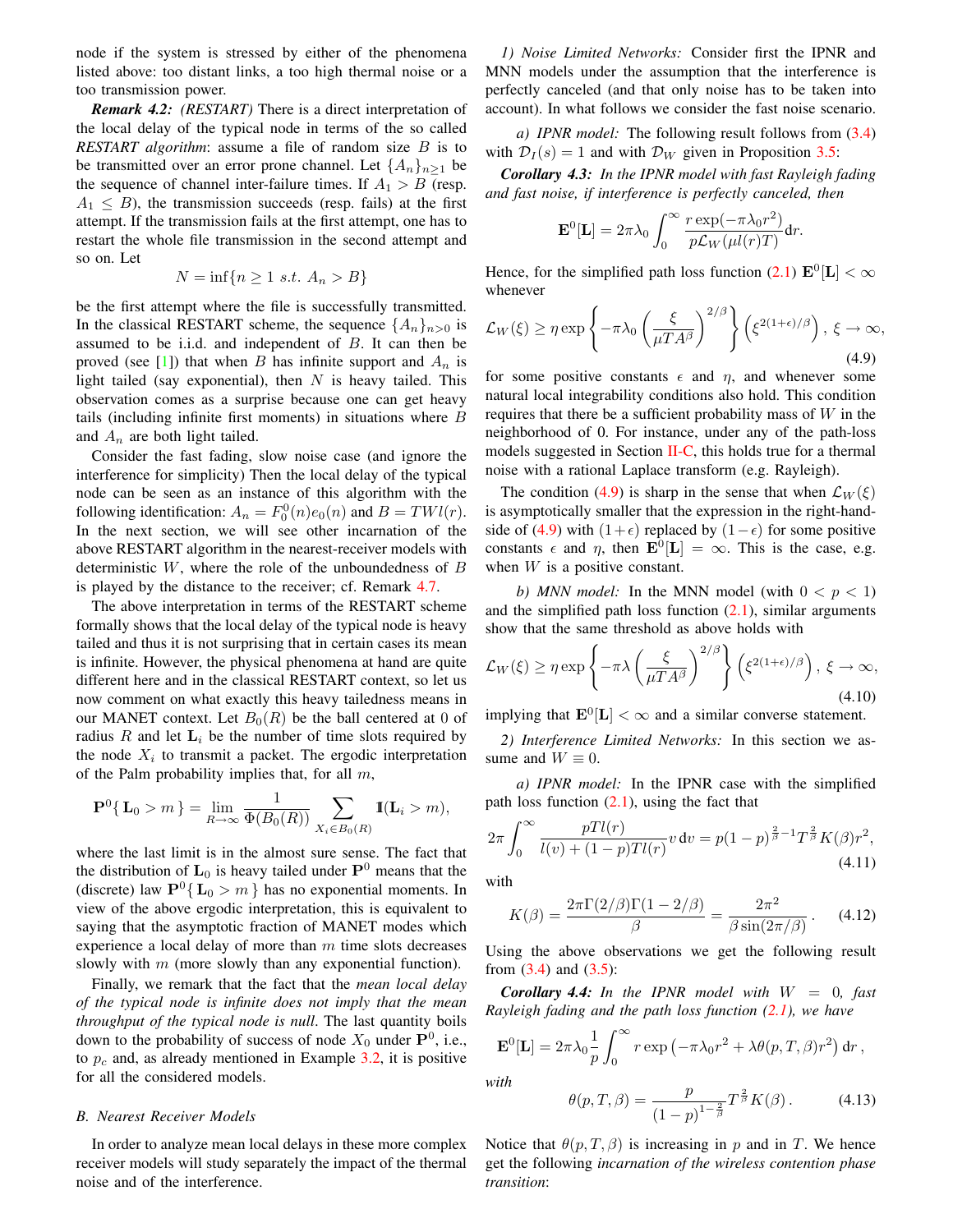• If  $p \neq 0$  and  $\lambda_0 \pi > \lambda \theta(p, T, \beta)$ , then

$$
\mathbf{E}^{0}[\mathbf{L}] = \frac{1}{p} \frac{\pi \lambda_{0}}{\pi \lambda_{0} - \lambda \theta(p, T, \beta)}
$$
  
= 
$$
\frac{1}{p} \frac{\lambda_{0}}{\lambda_{0} - \lambda \frac{2}{\beta} \Gamma(\frac{2}{\beta}) \Gamma(1 - \frac{2}{\beta}) p (1 - p)^{2/\beta - 1} T^{2/\beta}}
$$
  
< 
$$
\infty.
$$

• If either  $\lambda_0 \pi < \lambda \theta(p, T, \beta)$  or  $p = 0$ , then  $\mathbf{E}^0[\mathbf{L}] = \infty$ .

*Remark 4.5: (Pole of the path-loss function)* The above phase transition is not linked to the pole of the simplified path loss function  $(2.1)$  used in the analysis. To show this, one can consider e.g.  $l(u) = (\max(1, u))^4$  and evaluate explicitly the integral in the left-hand-side of (4.11) (we skip the details due to the lack of space) and conclude that that the mean delay is finite if  $p \neq 0$  and

$$
\lambda_0 > \lambda \hat{\theta} = \lambda \frac{\pi}{2} \frac{p}{\sqrt{1-p}} \sqrt{T}
$$

and infinite if either  $p = 0$  or  $\lambda_0 < \lambda \hat{\theta}$ .

*Remark 4.6:* Here are a few comments on this phase transition.

- The fact that  $p = 0$  ought to be avoided for having  $\mathbf{E}^0[\mathbf{L}] < \infty$  is clear;
- The fact that intensity of potential transmitters  $\lambda_0$  cannot be arbitrarily small when the other parameters are fixed is clear too as this implies that: (i) at any given time slot, the transmitters compete for too small set of receivers; (ii) targeted receivers are too far away from their transmitter.
- For T and  $\beta$  fixed, stability ( $\mathbf{E}^0[\mathbf{L}] < \infty$ ) requires that receivers outnumber potential transmitters by a factor which grows like  $p(1-p)^{2/\beta-1}$  when p varies; if this condition is not satisfied, this drives the system to instability because some receivers have too persistent interferers nearby (for instance, if  $p = 1$ , a receiver may be very close from a persistent transmitter which will most often succeed, forbidding (or making less likely) the success of any other transmitter which has the very same receiver).

*b)* MNN model: Fix  $a, r \geq 0$ . For the path loss function  $(2.1)$  we have

$$
\int_{ar}^{\infty} \frac{pTl(r)}{l(v) + (1-p)Tl(r)} v \, dv
$$
  
= 
$$
\frac{1}{2}r^2 p(1-p)^{\frac{2}{\beta}-1} T^{\frac{2}{\beta}} H(a, T(1-p), \beta/2),
$$

with

Let

$$
H(a, w, b) = \int_{a^2 w^{-1/b}}^{\infty} \frac{1}{1 + u^b} \, du. \tag{4.14}
$$

$$
J(w, b) = \int_{\theta = -\pi/2}^{\pi/2} H(2\cos(\theta), w, b) d\theta.
$$
 (4.15)

From  $(3.6)$  and  $(3.7)$ , we then get the same type of phase transitions as for the IPNR model above:

• If 
$$
p \neq 0
$$
  
\n
$$
\frac{p}{(1-p)^{1-\frac{2}{\beta}}}T^{\frac{2}{\beta}}\left(\frac{K(\beta)}{2} + J(T(1-p), \frac{\beta}{2})\right) < \pi,
$$
\nthen  $\mathbf{E}^{0}[\mathbf{L}] < \infty$ ; (4.16)

• If

$$
\frac{p}{(1-p)^{1-\frac{2}{\beta}}}T^{\frac{2}{\beta}}\left(\frac{K(\beta)}{2} + J(T(1-p), \frac{\beta}{2})\right) > \pi,
$$
\n(4.17)

then  $\mathbf{E}^0[\mathbf{L}] = \infty$ .

We can use the bounds of Remark 3.7 to get the following and simpler conditions:

- If  $p \neq 0$  and  $\theta(p, T, \beta) < \pi$  then  $\mathbf{E}^0[\mathbf{L}] < \infty$ .
- If  $\theta(p, T, \beta) > 2\pi$  then  $\mathbf{E}^0[\mathbf{L}] = \infty$ .

*Remark 4.7: (RESTART, cont.)* We continue the analogy with the RESTART algorithm described in Remark 4.2. Consider the fast Rayleigh fading, with slow, constant noise  $W = Const$  in the context of one of the nearest receiver models. Then the local delay time of a packet can be seen as an instance of this algorithm with the following identification:  $A_n = F_0^0(n)e_0(n)$  and  $B = TWl(\mathcal{D})$ , where  $\mathcal D$  is the (random) distance between the node where the packet is located and the target receiver. The support of  $l(\mathcal{D})$  is unbounded (for instance, in the Poisson receiver model, for all the considered path-loss models, the density of  $\mathcal D$  at  $r > 0$  is  $\exp(-\lambda_0 \pi r^2)r$ for  $r$  large).

The interference limited case can be seen as an extension of the RESTART algorithm where the file size varies over time. More precisely, the model corresponding to e.g. MNN is that where at attempt n, the file size is  $B_n = f(\Phi, C_n)$ , where  $\Phi$  is the Poisson p.p. and  $\{C_n\}_{n>0}$  is an independent i.i.d. sequence (here  $C_n$  is the set of fading variables and MAC decisions at time  $n$ ).

#### V. FINITE MEAN DELAYS AND DIVERSITY

As we saw in the last subsection, the existence of big void regions as found in Poisson configurations leads to the surprising property in the nearest receiver models, that the mean (time) local delay is finite everywhere but may have an infinite spatial average in rather classical scenarios. We describe below a few ways of getting finite mean spatial average of the mean local delay in fast fading scenarios. All the proposed methods rely on an increase of *diversity*: more variability in fading, more receivers, more mobility, more flexible (adaptive) coding schemes.

#### *A. Heavy Tailed Fading*

*c) Weibull Fading:* Assume the path loss function (2.1) and deterministic  $W > 0$ , Recall from the discussion after condition  $(4.9)$  (cf. also  $(4.10)$  that in this case the mean local delay of the typical node is infinite in the IPNR and MNN model (due to the noise constraint) if one has the (fast) Rayleigh fading. However if we assume that  $F$  is Weibull of shape parameter k i.e.  $P[F > x] = \exp(-(x/c)^k)$ , for some c, with c and k positive constants, then the condition  $k < 2/\beta$ is sufficient to have  $\mathbf{E}^0[\mathbf{L}] < \infty$  in the noise limited scenario. Indeed then  $\mathbf{P}(F > l(r)WT) = \exp \{- (l(r)TW/c)^k\} \ge$  $\exp\left\{-\left(TW/c\right)^k (Ar)^{2-\epsilon}\right\}$ , for  $r \geq 1/\lambda$ , and some  $\epsilon > 0$ . Therefore the finiteness of  $E^0[L]$  (with canceled interference) follows from the fact that the integral

$$
\int_{1/A}^{\infty} r \exp \left\{-\pi \lambda_0 r^2 + (TW/c)^k (Ar)^{2-\epsilon}\right\} dr
$$

is finite.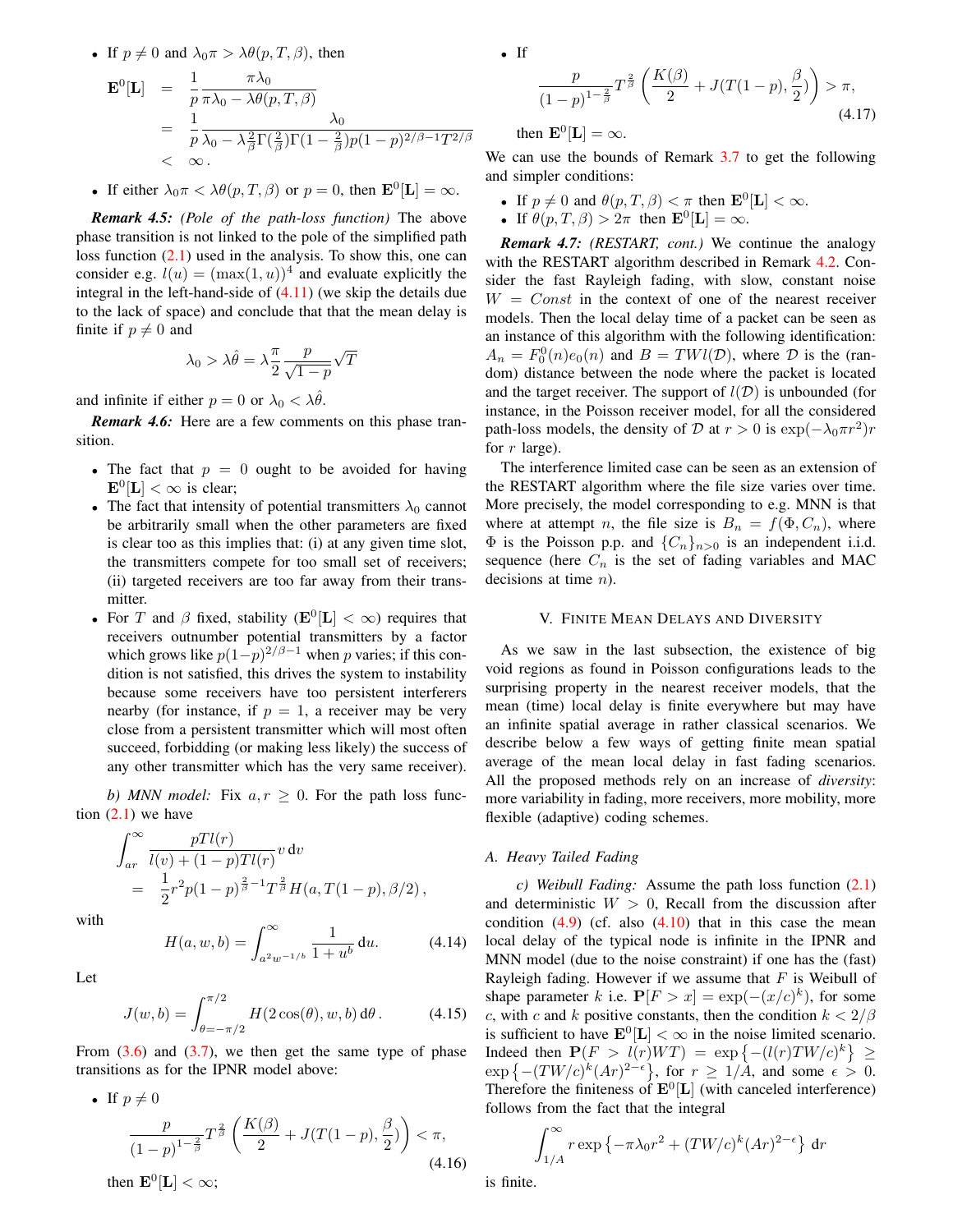*d) Lognormal Fading:* Assume now F is lognormal with parameters  $(\mu, \sigma)$ , that is  $\log(F)$  is  $\mathcal{N}(\mu, \sigma^2)$  (Gaussian of mean  $\mu$  and variance  $\sigma^2$ ) and that W is constant. Using

$$
\mathbf{P}(F > x) \sim \frac{1}{(\log(x) - \mu)/\sigma} \exp\left(-(\log(x) - \mu)^2/2\sigma^2\right),\,
$$

when  $x \to \infty$  and

$$
\mathbf{P}(F > x) \ge \frac{(\log(x) - \mu)/\sigma}{1 + (\log(x) - \mu)^2/\sigma^2} \exp\left(-(\log(x) - \mu)^2/2\sigma^2\right)
$$

 $\big)$ 

for all  $x > 0$  one can show that  $\mathbf{E}^0[\mathbf{L}] < \infty$  in the noiselimited scenario for IPNR and MNN model with the path loss function  $(2.1)$  (we skip the details).

Let us conclude that a fading with heavier tails may be useful *in the noise limited scenario* in that the mean delay of the typical node may be infinite for the Rayleigh case and finite for this heavier tailed case.

*1) Networks with an Additional Periodic Infrastructure:* The second line of thoughts is based on the idea that extra receiver should be added to fill in big void regions. We assume again fast Rayleigh fading in conjunction with the "Poisson + periodic" independent receiver model. In this receiver model we assume that the pattern of potential receiver consists of Poisson p.p. and an additional periodic infrastructure. Since there is a receiver at distance at most, say,  $\kappa$  from every point, the closest receiver from the origin is at a distance at most  $\kappa$ and

$$
\mathbf{E}^0[\mathbf{L}] = \int_0^{\kappa} \mathcal{D}_W(\mu T l(r)) \, \mathcal{D}_I^{INR}(T l(r)) \, D(\mathrm{d}r) \,,
$$

where  $\mathcal{D}_W$ ,  $\mathcal{D}_I^{INR}$  are as in Proposition 3.6 and  $D(\cdot)$  is the distribution function of the distance from the origin to the nearest receiver in this model. This latter integral is obviously finite.

Notice that periodicity is not required here. The only important property is that each location of the plane has a node at a distance which is upper bounded by a constant.

*2) High Mobility Networks:* It was already mentioned in Example 3.2 that if one can assume that the whole network is independently re-sampled at each time slot (including node locations Φ, which is *not* our default option) — an assumption which can be justified when there is a high mobility of nodes — then  $\mathbf{E}^0[\mathbf{L}] = 1/p_c < \infty$  provided  $p_c > 0$ . This observation can be refined in at least two ways:

• Assume the IPNR model, with fixed potential receives, and high mobility of MANETS nodes, i.e., with  $\Phi = \Phi(n)$  i.i.d. re-sampled at each  $n \geq 1$ . Assume also fast noise and fading. Then one can easily argue that

$$
\mathbf{E}^{0}[\mathbf{L}]
$$
  
=  $2\pi\lambda_0 \int_{r>0} r \exp(-\pi\lambda_0 r^2) \frac{1}{p\mathcal{L}_W(\mu l(r)T)\mathcal{L}_{I^1}(\mu l(r)T)} dr$ 

The finiteness of the last integral can be assessed using arguments similar to those given above.

• Assume now the IPNR model, with i.i.d. potential receives  $\Phi_0(n)$  and static MANET  $\Phi$ . Assume also fast noise and fast fading. We found no closed form expression for the mean local delay of the typical node in this case, however using some convexity arguments it can be shown that it is smaller that the mean local delay of the typical node in the original IPNR model.

Remark: An important remark is in order. In the examples considered in this section, we perform (at least some part of) the space average *together* with the time average to get the mean local delay. This operation, which makes sense in the case of high mobility (of potential receivers, MANET nodes) more easily leads to a finite mean local delay of the typical node. In contrast, in the previous sections (case of static Φ and  $\Phi_0$ ) we perform the time average first and then the space average, and we get a different result, which can for instance be infinite.

*3) Adaptive Coding and Shannon Local Delay:* One may argue that if the mean delays are infinite in the previously considered models, it is primarily because of the *coverage logic*, where one transmits full packets at time slots when the receiver is covered at the required SINR and where one wastes all the other time slots. This results in a RESTART mechanism (cf. Remark  $4.2$  and  $4.2$ ), which in turn explains why we have heavy tails and infinite means. Adaptive coding offers the possibility of breaking the coverage/RESTART logic: it gives up with minimal requirements on SINR and it hence provides some non-null throughput at each time slot, where this throughput depends on the current value of the SINR, e.g. via Shannon's formula as briefly described in what follows.

Let  $T_0 = \log(1 + \text{SINR}_0)$  be the bit rate obtained by the typical node  $X_0$  under, Palm probability  $\mathbf{P}^0$ , at time slot 0, where  $SINR_0 = SINR_0(0)$  is given by (2.2). It is natural to define the *Shannon local delay* of the typical node  $X_0$  as

$$
\mathbf{L}^{Sh}=\mathbf{L}^{Sh}_0=\frac{1}{p\mathbf{E}^0[\mathcal{T}_0\,|\,\mathcal{S}]}\,,
$$

namely as the inverse of the time average of  $T_0$  given all the static elements (cf. Section III). This definition is the direct analogue of that of the local delay in the packet model. Observe that

$$
\mathbf{E}^{0}[\log(1 + \text{SINR}_{0}) | \mathcal{S}]
$$
  
=  $\int_{0}^{\infty} \mathbf{P}^{0} {\log(1 + \text{SINR}_{0})} t | \mathcal{S} dt$   
=  $\int_{0}^{\infty} \mathbf{P}^{0} {\text{SINR}_{0} > e^{t} - 1 | \mathcal{S}} dt$   
=  $\int_{0}^{\infty} \pi_{c}(e^{t} - 1 | \mathcal{S}) dt$  (5.18)

where  $\pi_c(v|\mathcal{S})$  is as defined in (3.1) and where we made the dependence on  $T = v$  explicit. Consequently, we obtain

$$
\mathbf{E}^{0}[\mathbf{L}^{Sh}] = \mathbf{E}^{0}\left[\frac{1}{\int_{0}^{\infty} \pi_{c}(v \,|\, \mathcal{S})/(v+1) \,dv}\right].
$$
 (5.19)

We now show two examples where  $\mathbf{E}^0[\mathbf{L}] = \infty$  but  $\mathbf{E}^0[\mathbf{L}^{Sh}]<\infty.$ 

 $\frac{dr}{dt}$  fast Rayleigh fading scenario. We saw in Remark 4.1 that *a) Bipolar Receiver model:* Consider the slow noise, in this case, for Poisson Bipolar, noise limited networks, a necessary condition for  $\mathbf{E}^0[\mathbf{L}] < \infty$  is that the noise W has finite exponential moment  $\mathbf{E}[e^{\{WTl(r) \mu\}}] < \infty$ . For the mean Shannon local delay of the typical node we have

$$
\mathbf{E}^{0}[\mathbf{L}^{Sh}] = \mathbf{E} \left[ \frac{W}{\int_{0}^{\infty} e^{-vl(r)\mu} / (v/W + 1) \, dv} \right],
$$

in the noise limited case. It is easy to see that the last expression is finite provided  $\mathbf{E}[W] < \infty$  (which is much less constraining than the finiteness of the exponential moment).